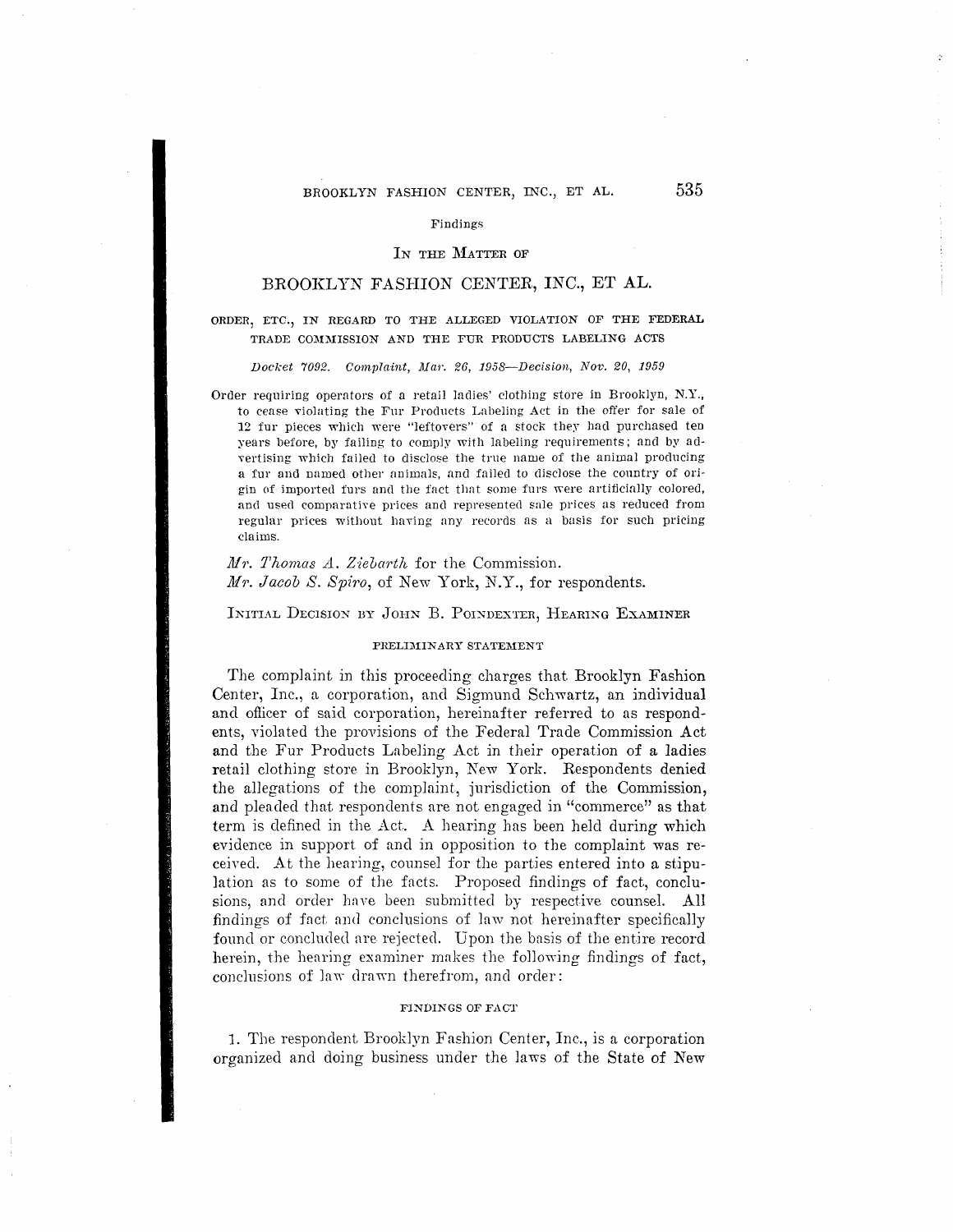## *536* FEDERAL TRADE COMMISSION DECISIONS

#### Findings 56 F.T.C.

York with its office and principal place of business located at 545 Fulton Street, Brooklyn, New York. The respondent Sigmund Schwartz, an individual, is president of the corporate respondent and controls, directs and formulates the acts, practices and policies of the corporate respondent. His address is the same as that of the corporate respondent.

2. The respondents are charged in the complaint with misbranding and false and deceptive advertising of fur products. With respect to the charge of misbranding, respondents contend that the fur prod ucts in question were purchased by respondents prior to the passage of the Fur Products Labeling Act and, therefore, the provisions of said Act have no application to respondents. Respondents further claim that the Act has no application to persons and corporations engaged in the sale of fur products at retail, but only applies to manufacturers and wholesalers. Respondents also deny that they are engaged in interstate commerce and that, therefore, the Act. has no application as to them. Most of these contentions have been answered adversely to respondents—Federal Trade Commission v. Man*del Brothers, Inc.:* decided by the Supreme Court of the United States on May 4, 1959. The evidence introduced at the hearing in support of the complaint shows that, on October 18, 1957, November 13, 15, and 29, 1957, an attorney-investigator for the Commission visited respondents' store and interviewed the individual respondent Sigmund Schwartz, president of the corporate respondent Brooklvn Fashion Center, Inc., and requested that Mr. Schwartz permit the investigator to inspect respondents' records concerning the prices of 9 pieces of fur products which respondents had advertised for sale in the Kings section of the Sunday issue of the New York News of February 10, 1957.<sup>1</sup> The respondents did not have any records showing the history or source of any of their fur products since they were "]eftovers" of a stock of fur products which respondents had purchased 10 years before, and so informed the investigator. These 12 fur pieces were hanging on a rack in respondents' store. The investigator inspected the 12 pieces of fur products which remained in respondents' stock and made exact copies of the labels which were attached to fonr of said four products. These. copies were marked for identification as Commission Exhibits Nos.  $4, 5, 6$  and 7, respectively, and received in evidence at the hearing. Evidently, the investigator was of the opinion that the labels on the other 8 pieces of fur products complied with the provisions of the Act, otherwise, copies of them would have been made and offered in evidence at the hearing.

<sup>1</sup> Respondents had remaining on hand in their stock a total of 12 pleces of fur products but only advertised 9 pieces for sale.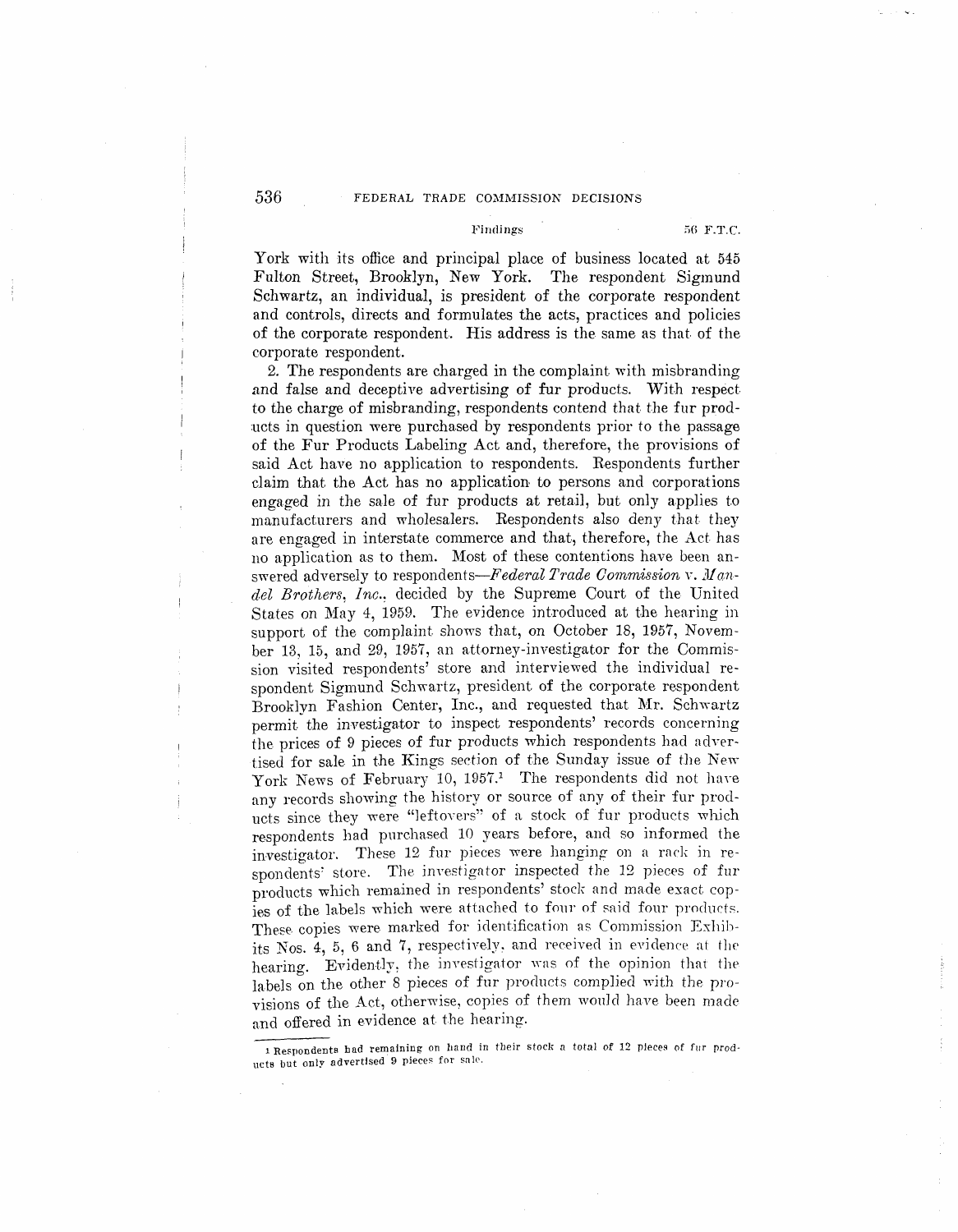# BROOKLYN FASHION CENTER, INC., ET AL. 537

### 535 Findings

3. Commission Exhibit No. 4-a is a copy of a label attached to one of respondents' fur products. This label describes the fur as dyed "Marmot.'' Under the terms of the stipulation which was entered into between counsel for the parties, (Commission Exhibit No. 8-B), it was agreed, among other things, that "Marmot" is a fur which is obtained only from sources outside the United States. Therefore, it is found that, since the label identified as Commission Exhibit No. 4-a does not show the name of the country which produced the imported "Marmot" fur, respondents violated Section 4(2) (F) of the Act. *Benton Furs,* Docket. No. 6501, August 23, 1957.

4. Commission Exhibit No. 7 is a copy of one of respondents' labels which describes the fur product as dyed "Persian." The Fur Products Name Guide does not list any animal under the name "Persian." Accordingly, it is found that this label does not show the. name of the animal which produced the fur, in violation of Section  $4(2)$  (A) of the Act.

5; The label on the fur product received in evidence as Commission Exhibit No. 5 identified the animal which produced the fur as "Coney," whereas, the animal which produced the fur was rabbit. It is found, therefore, that respondents violated the provisions **of**  Section  $4(3)$  of the Act even though the correct name of the animal which produced the fur was used on the lower portion of the label below the perforation. That portion of the label below the perforation is intended to be surrendered at the desk in respondents' store and does not remain attached to the fur product.

6. (a) Commission Exhibits Nos. 4, 5 and 7 demonstrate that said fur products were not labeled in accordance with the Rules and Regulations promulgated under the Act in ·that information required under Section 4(2) of the Act was mingled with non-required information on labels in violation of Rule 29 (a) of the Rules and Regulations. On these particular labels, the names of colors that are not a part of the true name of the animal which produced the fur and the names of types of garments are non-required information and should not appear on the same side of the label used for disclosing required information. (b) Furthermore, Commission Exhibit Nos. 4, 5, 6 and 7 demonstrate that said fur products were not labeled in accordance with the Rules and Regulations under the Act in that information required under Section 4 (2) was set forth in handwriting on the labels in violation of Rule 29 (b) of the Rules and Regulations.

7. The respondents' advertising complained about wi]] next be discussed. The advertisement which the complaint charges was a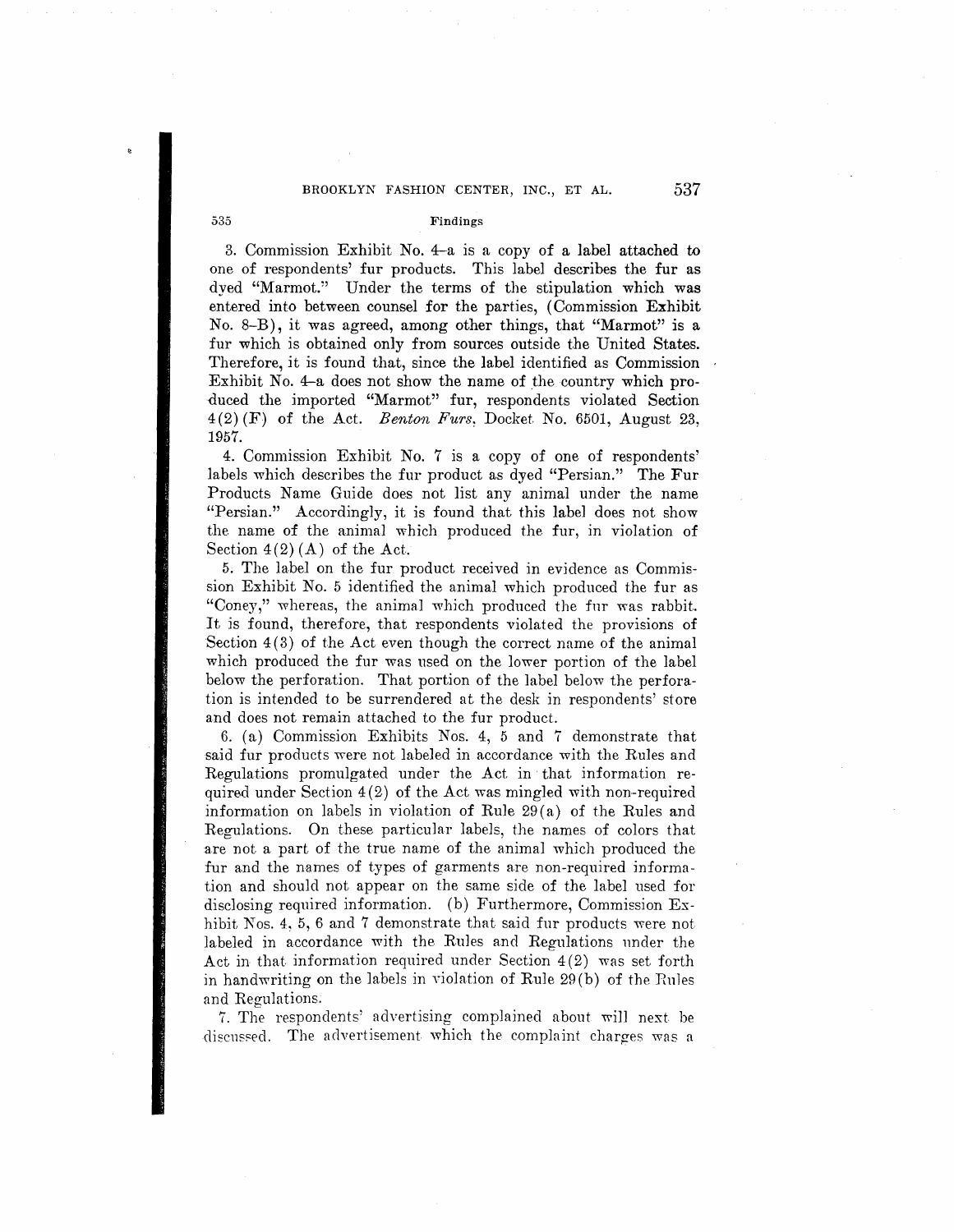## 538 FEDERAL TRADE COMMISSION DECISIONS

### Findings **56 F.T.C.**

violation of the Act was placed by respondents in the Kings section of the Sunday issue of the New York News on February 10, 1957. In this advertisement, respondents advertised 9 of their 12 pieces of fur products which then remained on hand at reduced prices. These 12 pieces were "leftovers" and had been in stock for 10 years prior to December, 1958. The individual respondent Schwartz testified that there had been no demand for fur products for the past 10 years and, in an effort to dispose of the remaining pieces, he placed the advertisement. Respondents had not purchased any fur products to replace their depleted stock during said 10 year period. The advertisement appeared only in the Kings County (Brooklyn) section of the News. The evidence shows that the circulation of the Kings section is restricted and intended for local distribution only. However, 175 copies of the Kings section were mailed to points outside the State of New York to men in the armed services who are residents of Brooklyn, to former residents of Brooklyn who had moved out of the State and wished to receive the Kings section, and the remainder to clipping services. Respondents contend that such a limited distribution is not sufficient as a matter of law to bring the respondents into interstate commerce. This question has been decided adversely to respondents by the Commission in previous cases-*De Gorter v. F.T.C.*, 224 F. 2d 270 (C.A. -9, 1957), and *Benton Furs, supra.* It is found and concluded that such a distribution in interstate commerce is sufficient to give the, Commission jurisdiction.

8. Among the fur products included in said advertisement which are alleged to be in violation of the Act are the following:

(a) A "Persian Paw" fur coat and a "Natural Fox" coat are advertised. With respect to the "Persian Paw" coat, there is a failure to disclose the true name of the animal which produced the fur, namely, Lamb. With respect to the "Natural Fox" coat, the advertisement failed to disclose the member of the Fox family that produced the fur as required by the Fur Products Name Guide. Accordingly, it is found that respondents violated the provisions of Section  $5(a)(1)$  of the Fur Products Labeling Act.

(b) A "Monton Lamb'' coat was included in said advertisement. Paragraph 12 of the stipulation entered into between Counsel (Commission Exhibit No. 8 (b)) provides that the Mouton Lamb Coat referred to in the advertisement was composed of dyed mouton processed lamb. It is found, therefore, that respondents violated Section  $5(a)(3)$  of the Act.

(c) A "Black Seal Dyed Coney" coat, a "Let Out Mink-Dyed Marmot" coat and a "Beaver-Dyed Raccoon" coat were a1so adver-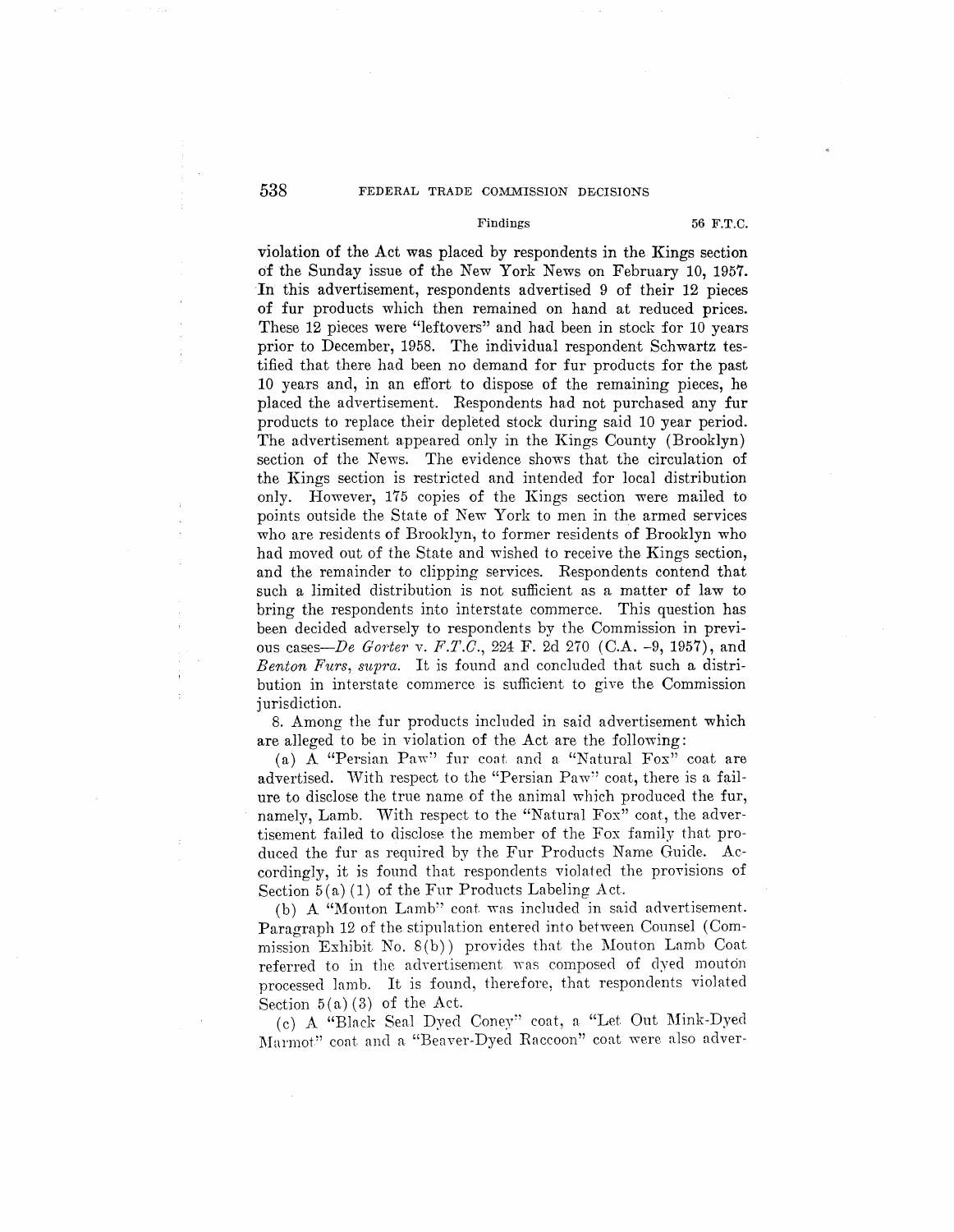## BROOKLYN FASHION CENTER, INC., ET **AL. 539**

**535 Findings**  tised. The stipulation ( Commission Exhibit No. 8-B) provides that the "Black Seal Dyed Coney" coat referred to in the advertisement was made from the fur of rabbits. The term "Marmot" used in the advertisement was used to described dyed Marmot. The term "Beaver-Dyed Raccoon" was used to describe the fur of a raccoon. Accordingly, it is found that said advertisement contained the names of animals other than the names of the animals which produced the fur in violation of Section  $5(a)(5)$  of the Act.

(d) A "Persian Lamb" and a "Let Out Mink-Dyed Marmot" coat are also advertised. The name of the country of origin of the furs contained in said fur products are not disclosed. Paragraph 9 of the stipulation above referred to  $(Commission\; Exhibit\; No. 8(b))$ provides that Persian Lamb and Marmot are furs which are and have been obtained only from sources outside the United States. It is found, therefore, that respondents violated Section  $5(a)(6)$  of the Fur Products Labeling Act.

9. Paragraph 8 of the complaint a11eges that, in said advertisement, respondents used comparative prices and represented that said fur products were reduced from regular or usual prices. It is also alleged that respondents failed to maintain full and adequate records disclosing the facts upon which such representations were based in violation of Rule  $44(e)$  of the Rules and Regulations. As examples of the comparative prices set forth in said advertisement, were the following: "Reg. \$149 MOUTON LAMB COAT \$40"; "Reg. \$199 NATURAL FOX COAT \$25"; Reg. 59.50 KIDSKIN JACKET \$15." A subpoena duces tecum was served upon the individual respondent Sigmund Schwartz directing him to produce at the hearing respondents' invoices, records, etc., concerning the origin and history of each of said fur products. Mr. Schwartz appeared at the hearing and testified that he did not have any records of said fur products; that they had been purchased by him 10 years prior to the hearing, before the passage of the Fur Products Labeling Act, were "leftovers," and, after their disposal, respondents did not intend to engage in the sale of fur products in the future. Even though respondents purchased said fur products prior to the passage of the Fur Products Labeling Act, said Act became effective on August 9, 1952, and, thereafter, it was the lawful duty of respondents to comply with its provisions. Mr. Schwartz further testified that respondents had not sold any fur products for 10 years prior to the hearing. This being so, actually there were no regular prices for the fur products advertised in Commission Exhibit No. 1. It follows, therefore, that the representations of so-called "regular" prices in said advertisement were false. Accordingly, it is found that the allegations contained in Parngraph Eight of the complaint have been established.

**599869-62-36**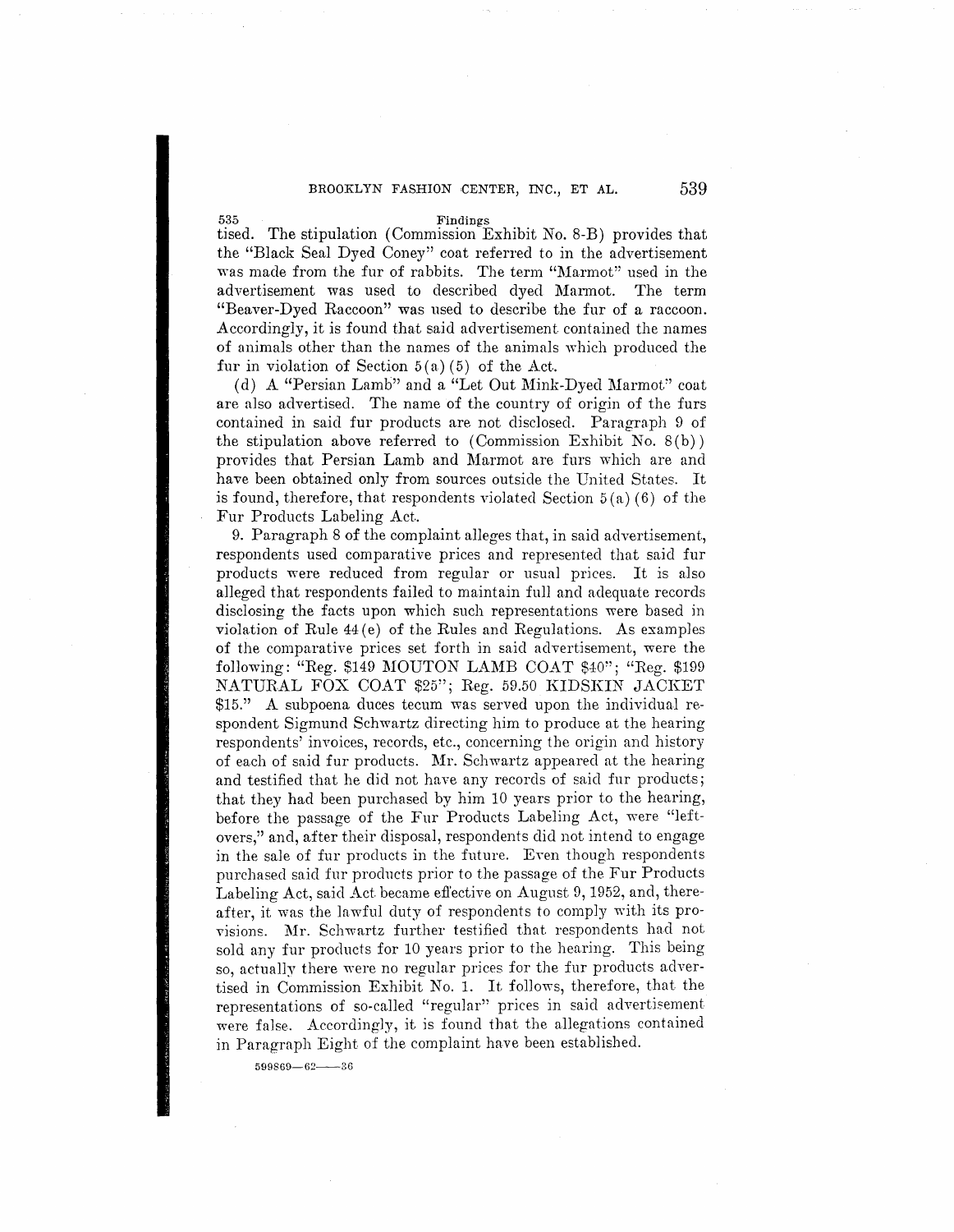## 540 FEDERAL TRADE COMMISSION DECISIONS

#### Order

56 F.T.C.

### CONCLUSIONS OF LAW

1. The respondents are engaged in commerce as the term is used and employed in the Fur Products Labeling Act. The acts and practices of the respondents as herein alleged are in violation of the Fur Products Labeling Act and the Rules and Regulations promulgated thereunder and constitute unfair and deceptive acts and practices in commerce under the Federal Trade Commission Act.

#### **ORDER**

*It is ordered*, That respondents, Brooklyn Fashion Center, Inc., a corporation, and its officers, and Sigmund Schwartz, as an individual and as an officer of said corporation, and respondents' agents, representatives and employees, directly or through any corporate or other device, in connection with the introduction into commerce or the sale, advertising, offering for sale, transportation or distribution of fur products, in commerce, or in connection with the sale, advertising, offering for sale, transportation or distribution of fur products which have been made in whole or in part of fur which has been shipped and received in commerce, "commerce," "fur." and "fur product" are defined in the Fur Products Labeling Act, do forthwith cease and desist from :

A. Misbranding fur products by:

1. Failing to affix labels to fur products showing in words and figures plainly legible a11 of the information required to be disclosed by each of the subsections of Section  $4(2)$  of the Fur Products Labeling Act.

2. Setting forth on labels affixed to fur products the name or names of any animal or animals other than the name or names of the animal or animals producing the fur or furs contained in the fur product as set forth in the Fur Products Name Guide and as prescribed under the Rules and Regnlntions.

3. Setting forth on labels affixed to fur products:

(a) Information required under Section  $4(2)$  of the Fur Products Labeling Act and the Rules and Regulations promulgated thereunder mingled with non-required information.

(b) Information required under Section  $4(2)$  of the Fur Products Labeling Act and the Rules and Regulations promulgated thereunder in handwriting.

B. Falsely or deceptively advertising fur products through the use of any advertisement, representation, public announcement, or notice which is intended to aid, promote or assist, directly or indirectly, in the sale or offering for sale of fur products, and which: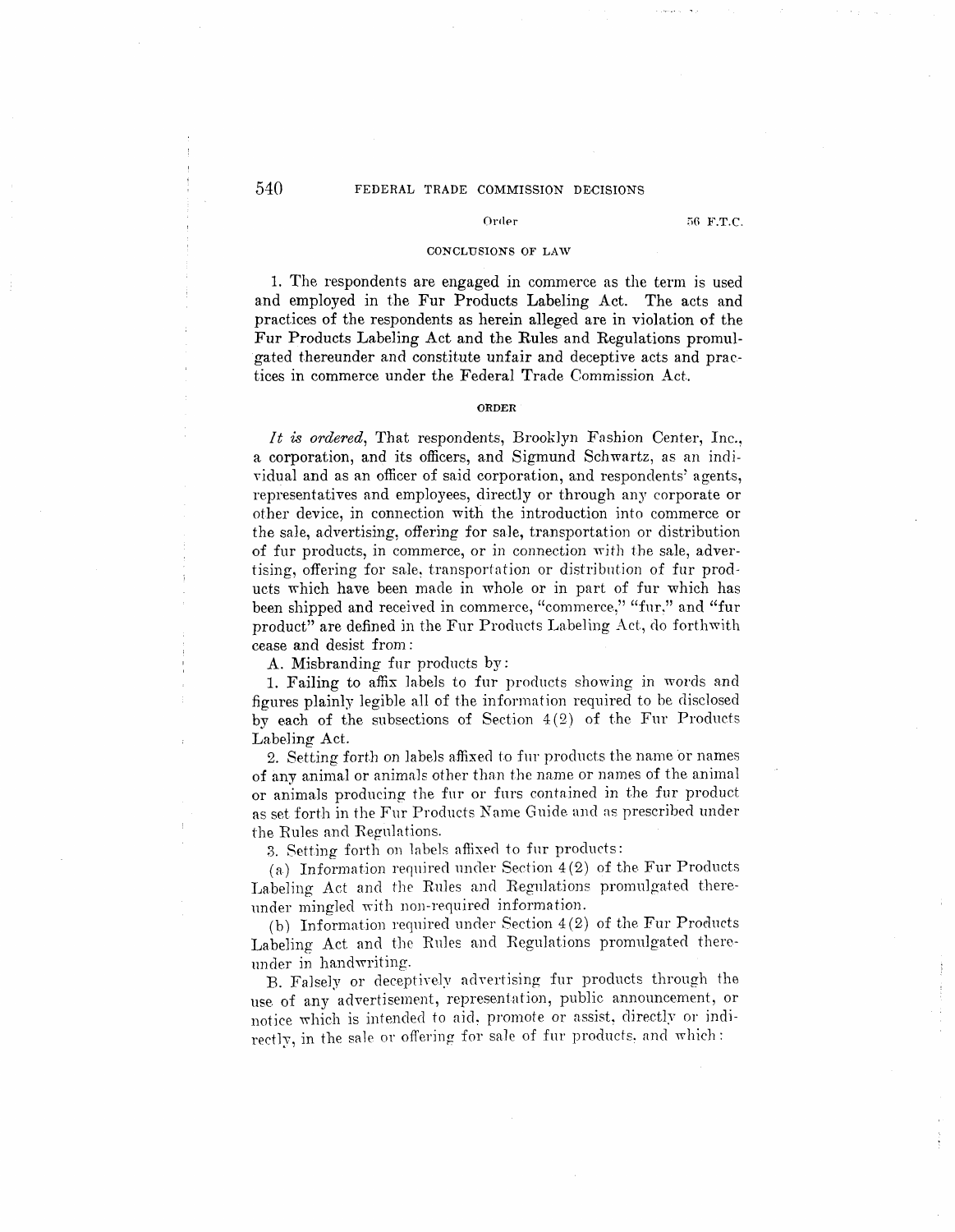#### Opinion

1. Fails to disclose:

535

(a) The name or names of the animal or animals producing the fur or furs contained in the fur product, as set forth in the Fur Products Name Guide and as prescribed under the Rules and Regulations.

(b) That the fur product contains or is composed of bleached, dyed, or otherwise artificially colored fur when such is the fact.

*(*c) The name of the country of origin of any imported furs contained in the fur product.

2. Contains the name. or names of any animal or animals other than the name or names provided for in Section  $5(a)(1)$  of the Fur Products Labeling Act and as prescribed under the Rules and Regulations.

C. Making price claims or representations in advertisements respecting comparative prices or reduced prices unless there are maintained by respondents adequate records disclosing the facts upon which such claims or representations are based.

#### **OPINION OF THE COMMISSION**

### By TAIT, Commissioner:

This matter is before the Commission upon the appeal of counsel supporting the complaint from the hearing examiner's initial deci sion. The complaint charges respondents with misbranding and false advertising of fur products and the failure to maintain records in violation of the Fur Products Labeling Act and the Rules and Regulations promulgated thereunder. The only issue raised by the appeal is whether that portion of the order in the initial decision which pertains to misbranding is too limited in scope.

The complaint alleges in Paragraphs Four and Five, respectively, that certain of respondents' fur products were misbranded in violation of Section 4(3) of the Fur Products Labeling Act and that certain fur products were misbranded in violation of said Act in that they were not labeled in accordance with the provisions of Rule  $29(a)$ and (b) of the Rules and Regulations promulgated under the Act. Although the hearing examiner found that these allegations were sustained by the evidence, he failed to include in the order contained in his initial decision any provision with respect to the practices covered by such allegations.

The initial decision does not explain why the hearing examiner did not inhibit these particular practices, and we can only assume that his failure to do so was an oversight. His findings with respect ro the aforementioned allegations are supported by the record and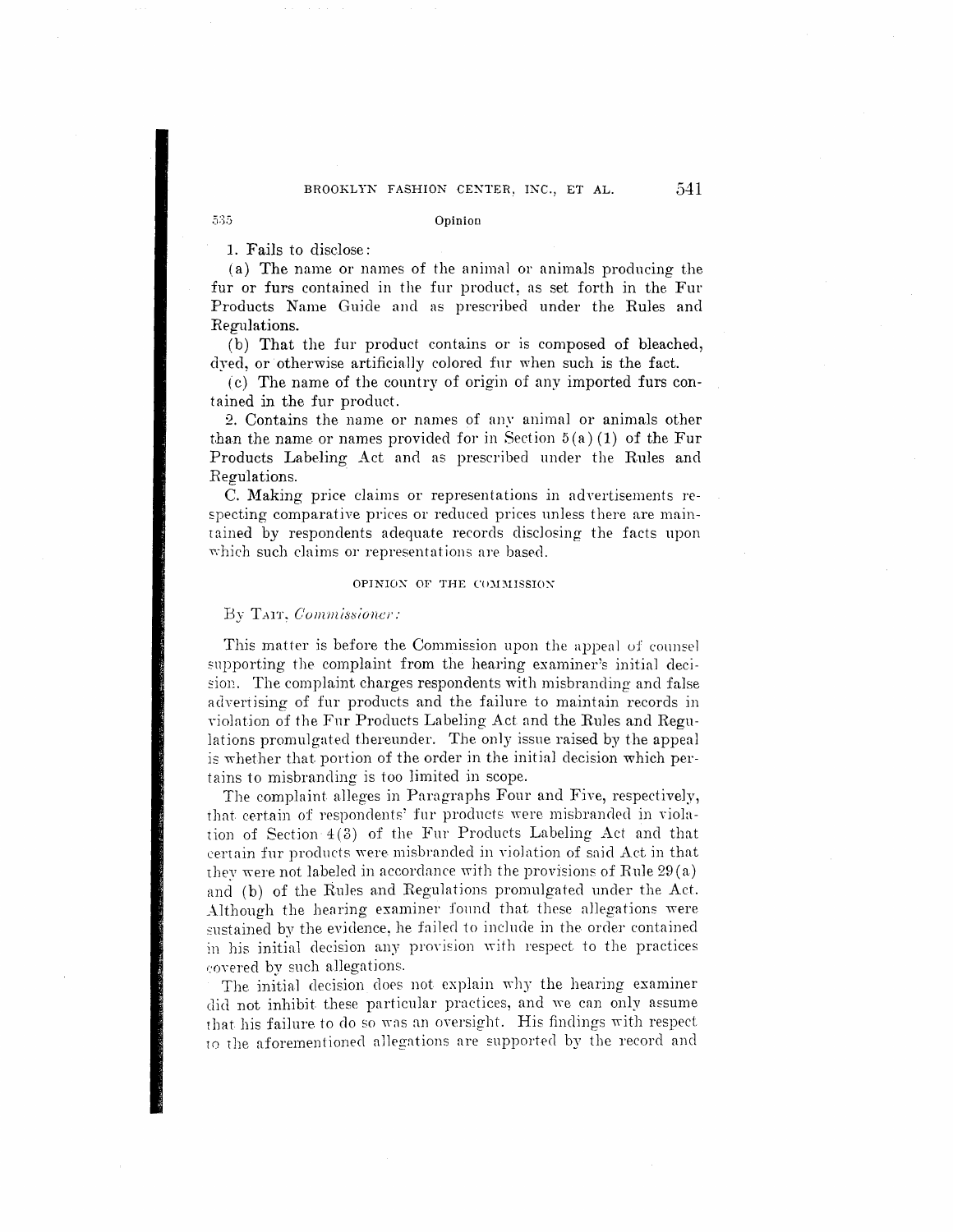the unlawful practices found to have been employed by respondents should have been prohibited.

The appeal of counsel supporting the complaint is granted and the initial decision will be modified to conform with this opinion.

### **FINAL ORDER**

This matter having been heard by the Commission upon the appeal of counsel supporting the complaint from the hearing examiner's initial decision; and the Commission having rendered its decision granting the appeal and directing modification of the initial decision:

*It is ordered*, That the following order be, and it hereby is, substituted for the order contained in the initial decision:

*It is ordered,* That respondents, Brooklyn Fashion Center, Inc., a corporation, and its officers, and Sigmund Schwartz, as an individual and as an officer of said corporation, and respondents' agents, representatives and employees, directly or through any corporate or other device, in connection with the introduction into commerce or the sale, advertising, offering for sale, transportation or distribution of fur products, in commerce, or in connection with the sale, advertising, offering for sale, transportation or distribution of fur products which have been made in whole or in part of fur which has been shipped and received in commerce, as "commerce," "fur," and "fur product" are defined in the Fur Products Labeling Act, do forthwith cease and desist from :

A. Misbranding fur products by:

1. Failing to affix labels to fur products showing in words and figures plainly legible all of the information required to be disclosed by each of the subsections of Section 4(2) of the Fur Products Labeling Act.

2. Setting forth on labels affixed to four products the name or names of any animal or animals other than the name or names of the animal or animals producing the fur or furs contained in the fur product as set forth in the Fur Products Name Guide and as prescribed under the Rules and Regulations.

3. Setting forth on labels affixed to fur products:

(a) Information required under Section  $4(2)$  of the Fur Products Labeling Act and the Rules and Regulations promulgated thereunder mingled with non-required information.

(b) Information required under Section 4 (2) of the Fur Products Labeling Act and the Rules and Regulations promulgated thereunder in handwriting.